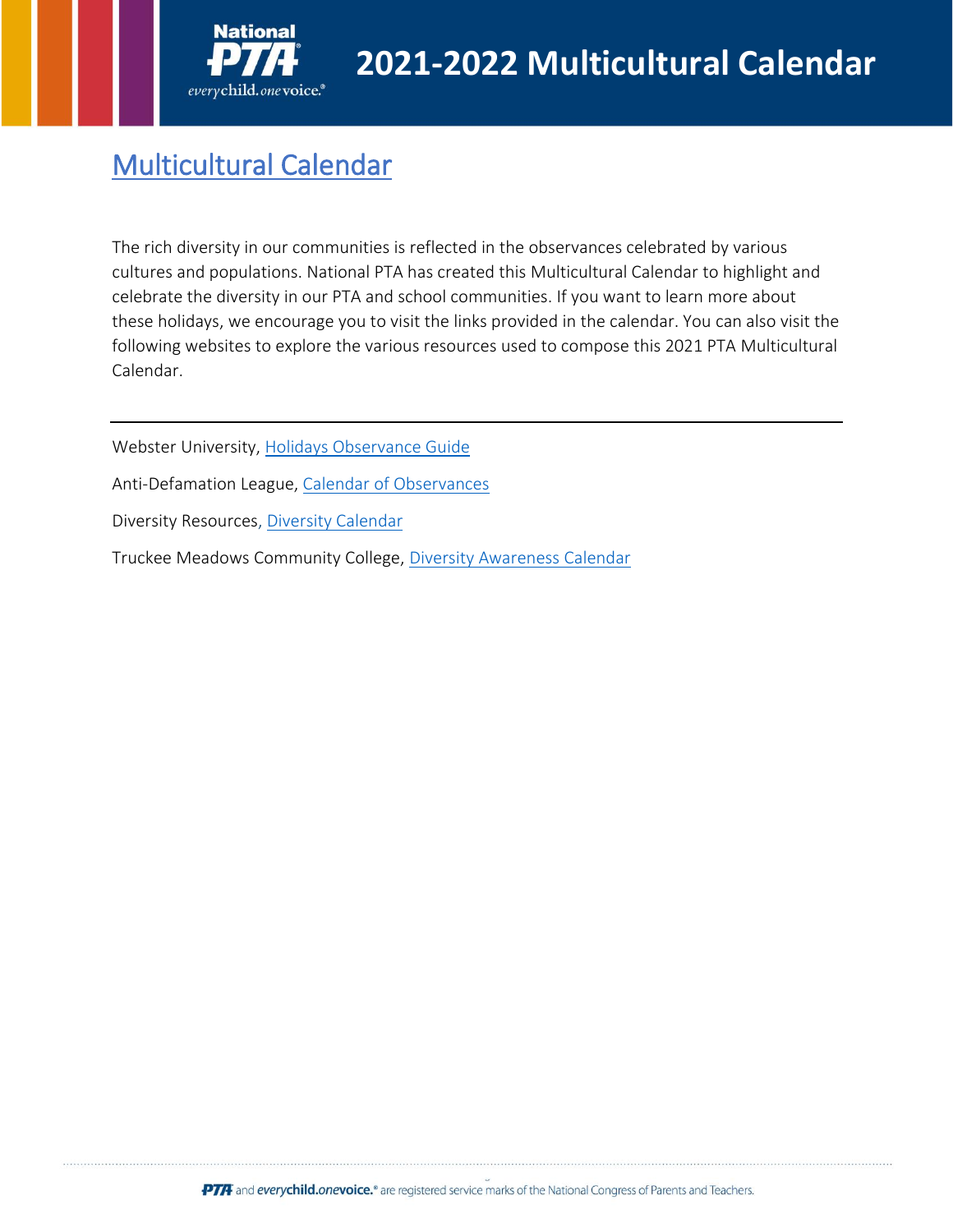

Key **\*United States Federal Holiday**

# AUGUST 2021

| <b>DAY</b> | <b>EVENT</b>         | <b>CULTURE</b>       | <b>LEARN MORE</b>   |
|------------|----------------------|----------------------|---------------------|
| 9          | International Day of | International        | International       |
|            | the World's          |                      | Day of the          |
|            | Indigenous Peoples   |                      | World's             |
|            |                      |                      | Indigenous          |
|            |                      |                      | <b>Peoples</b>      |
| $9 - 10$   | Al-Hijra             | Islam                | Al-Hijra            |
| 22         | Raksha Bandhan       | Hindu                | Raksha Bandhan      |
| 26         | Women's Equality     | <b>United States</b> | Women's             |
|            | Day                  |                      | <b>Equality Day</b> |
| 30         | Krishna              | Hindu                | <b>Krishna</b>      |
|            | Janmashtami          |                      | Janmashtami         |

# SEPTEMBER 2021

| <b>DAY</b> | <b>EVENT</b>                        | <b>CULTURE</b>       | <b>LEARN MORE</b>                                           |
|------------|-------------------------------------|----------------------|-------------------------------------------------------------|
| 6          | Labor Day*                          | <b>United States</b> | <b>Labor Day</b>                                            |
| $6-8$      | Rosh Hashanah                       | Jewish               | <b>Rosh Hashanah</b>                                        |
| 15-Oct. 15 | National Hispanic<br>Heritage Month | <b>United States</b> | <b>National</b><br><b>Hispanic</b><br><b>Heritage Month</b> |
| $15 - 16$  | Yom Kippur                          | Jewish               | <b>Yom Kippur</b>                                           |
| $20 - 27$  | Sukkot                              | Jewish               | <b>Sukkot</b>                                               |
| $27 - 29$  | Shemini Atzeret                     | Jewish               | <b>Shemini Atzeret</b>                                      |
| 28-29      | Simchat Torah                       | Jewish               | <b>Simchat Torah</b>                                        |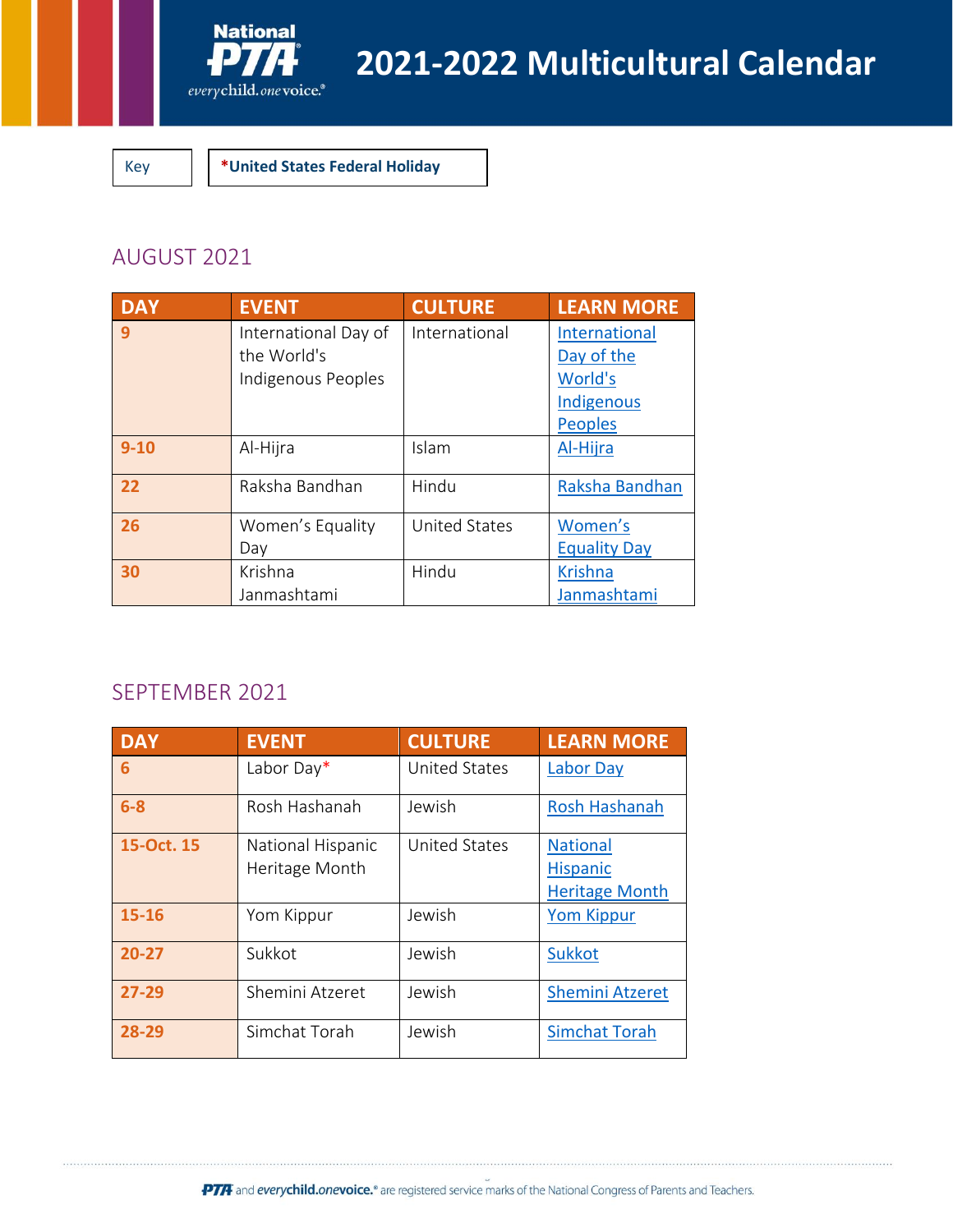

Key **\*United States Federal Holiday**

# OCTOBER 2021

| <b>DAY</b>       | <b>EVENT</b>            | <b>CULTURE</b>       | <b>LEARN MORE</b>                |
|------------------|-------------------------|----------------------|----------------------------------|
| <b>All Month</b> | Filipino American       | <b>United States</b> | <b>Filipino</b>                  |
|                  | <b>History Month</b>    |                      | American                         |
|                  |                         |                      | <b>History Month</b>             |
| <b>All Month</b> | German American         | <b>United States</b> | German                           |
|                  | Heritage Month          |                      | American                         |
|                  |                         |                      | <b>Heritage Month</b>            |
| <b>All Month</b> | <b>Global Diversity</b> | <b>United States</b> | <b>Global Diversity</b>          |
|                  | Awareness Month         |                      | <b>Awareness</b>                 |
| <b>All Month</b> | Italian American        | <b>United States</b> | Month<br><b>Italian American</b> |
|                  | Heritage Month          |                      | <b>Heritage Month</b>            |
| <b>All Month</b> | <b>LGBTQ History</b>    | <b>United States</b> | <b>LGBTQ History</b>             |
|                  | Month                   |                      | <b>Month</b>                     |
| <b>All Month</b> | National Disability     | <b>United States</b> | <b>National</b>                  |
|                  | Awareness Month         |                      | <b>Disability</b>                |
|                  |                         |                      | Employment                       |
|                  |                         |                      | <b>Awareness</b>                 |
|                  |                         |                      | Month                            |
| <b>All Month</b> | Polish American         | <b>United States</b> | <b>Polish American</b>           |
|                  | Heritage Month          |                      | <b>Heritage Month</b>            |
| $6\phantom{1}$   | German American         | <b>United States</b> | German                           |
|                  | Heritage Day            |                      | American                         |
|                  |                         |                      | <b>Heritage Day</b>              |
| $6 - 14$         | Navaratri               | Hindu                | <b>Navratri</b>                  |
| 10               | World Mental            | International        | <b>World Mental</b>              |
|                  | Health Day              |                      | <b>Health Day</b>                |
| 11               | Indigenous              | <b>United States</b> | Indigenous                       |
|                  | Peoples' Day *          |                      | People's Day                     |
| 25               | Dashahra                | Hindu                | <b>Dashahra</b>                  |
| 31               | Dia de los              | Mexico               | Day of the Dead                  |
|                  | Muertos/Day of the      |                      |                                  |
|                  | Dead                    |                      |                                  |
| 31               | Halloween               | <b>United States</b> | <b>Halloween</b>                 |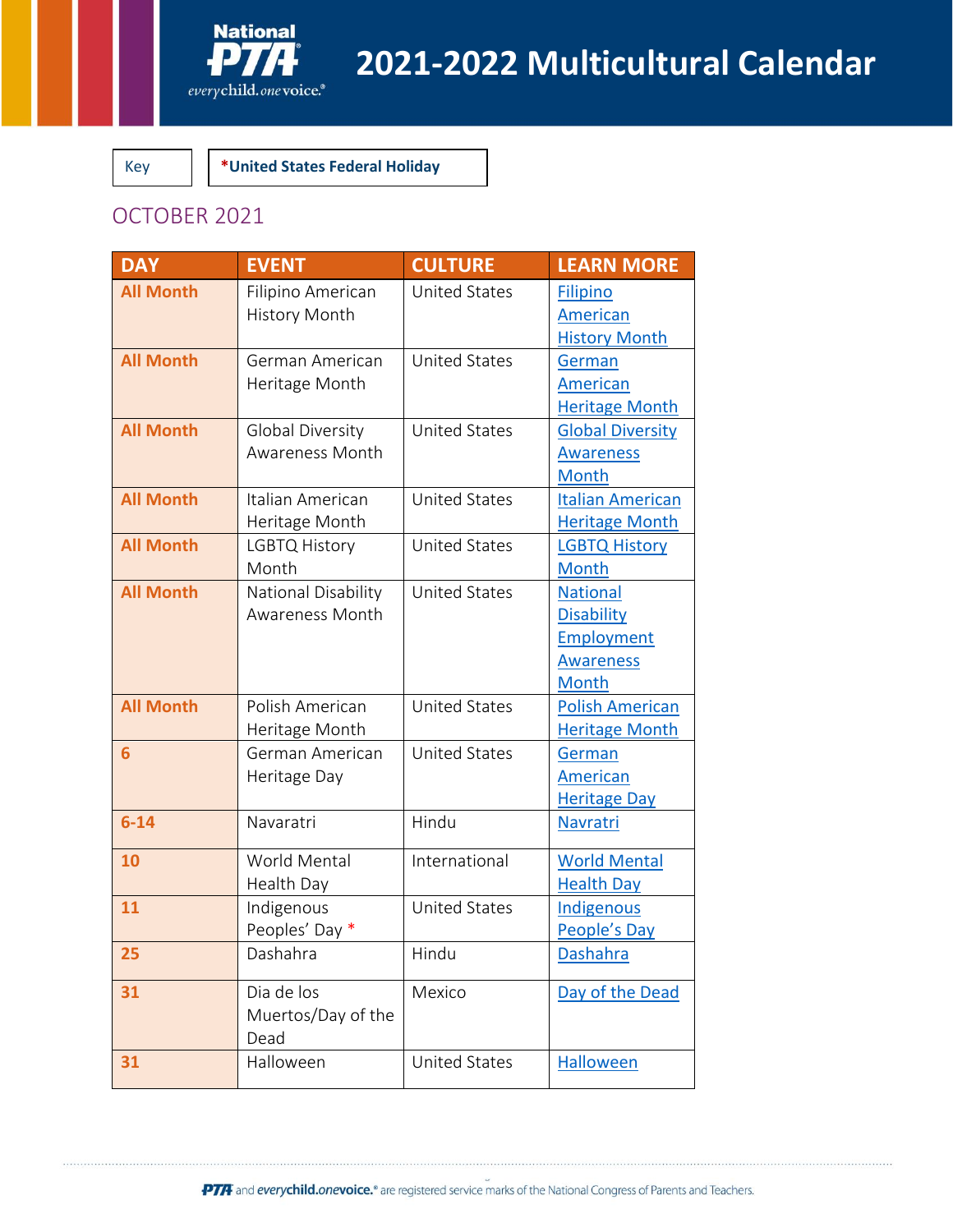

Key **\*United States Federal Holiday**

## NOVEMBER 2021

| <b>DAY</b>       | <b>EVENT</b>                                                        | <b>CULTURE</b>           | <b>LEARN MORE</b>                                                                                  |
|------------------|---------------------------------------------------------------------|--------------------------|----------------------------------------------------------------------------------------------------|
| <b>All Month</b> | National American<br>Indian and Alaskan<br>Native Heritage<br>Month | <b>United States</b>     | <b>National</b><br><b>American Indian</b><br>and Alaskan<br><b>Native Heritage</b><br><b>Month</b> |
| $\mathbf{1}$     | All Saints' Day                                                     | Christian                | All Saints' Day                                                                                    |
| $\overline{2}$   | Day of the Dead<br>Ends                                             | Mexico                   | Day of the Dead                                                                                    |
| 4                | Diwali                                                              | Hindu, Jain, and<br>Sikh | <b>Diwali</b>                                                                                      |
| 11               | Veteran's Day*                                                      | <b>United States</b>     | <b>Veteran's Day</b>                                                                               |
| 20               | World's Children<br>Day                                             | International            | <b>World's Children</b><br><b>Day</b>                                                              |
| 25               | Thanksgiving*                                                       | <b>United States</b>     | <b>Thanksgiving</b>                                                                                |
| 26               | Native American<br>Heritage Day                                     | <b>United States</b>     | <b>Native American</b><br><b>Heritage Day</b>                                                      |
| 28               | Hanukkah Begins                                                     | Jewish                   | <b>Hanukkah</b>                                                                                    |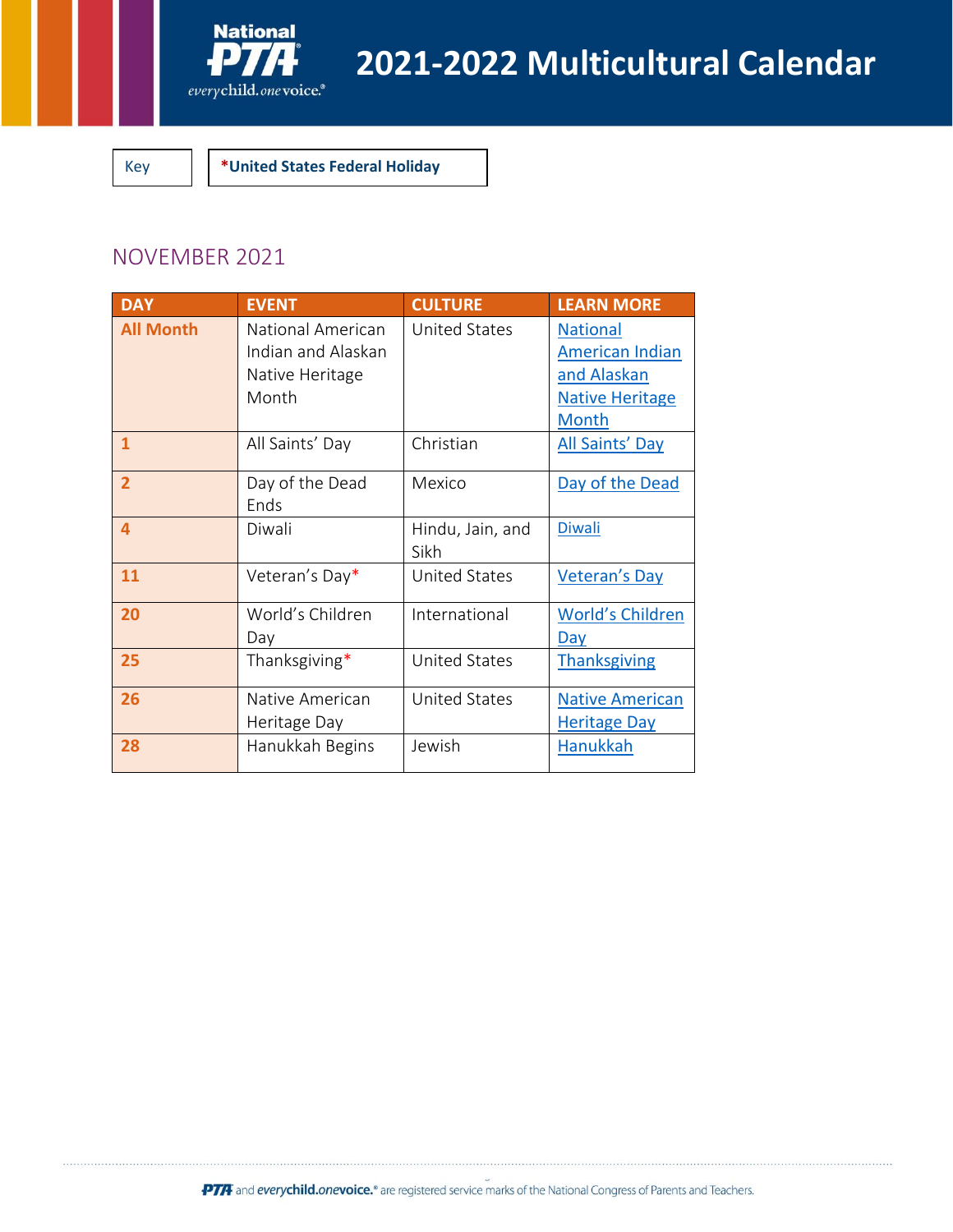

Key **\*United States Federal Holiday**

## DECEMBER 2021

| <b>DAY</b> | <b>EVENT</b>                                                | <b>CULTURE</b>       | <b>LEARN MORE</b>                                    |
|------------|-------------------------------------------------------------|----------------------|------------------------------------------------------|
| 3          | International Day of<br>Persons with<br><b>Disabilities</b> | International        | International<br>Day of Persons<br>with Disabilities |
| 6          | St. Nicholas' Day                                           | Christian            | St. Nicholas' Day                                    |
| 6          | Hanukkah Ends                                               | Jewish               | <b>Hanukkah</b>                                      |
| 10         | Human Rights Day                                            | International        | <b>Human Rights</b><br><u>Day</u>                    |
| 21         | Yule                                                        | Pagan                | Yule                                                 |
| 16-24      | Las Posadas                                                 | Christian-<br>Mexico | Las Posadas                                          |
| 24         | Christmas<br>Eve/Nochebuena                                 | Christian            | <b>Christmas Eve</b>                                 |
| 25         | Christmas*                                                  | Christian            | <b>Christmas</b>                                     |
| 26         | Kwanzaa                                                     | <b>United States</b> | Kwanzaa                                              |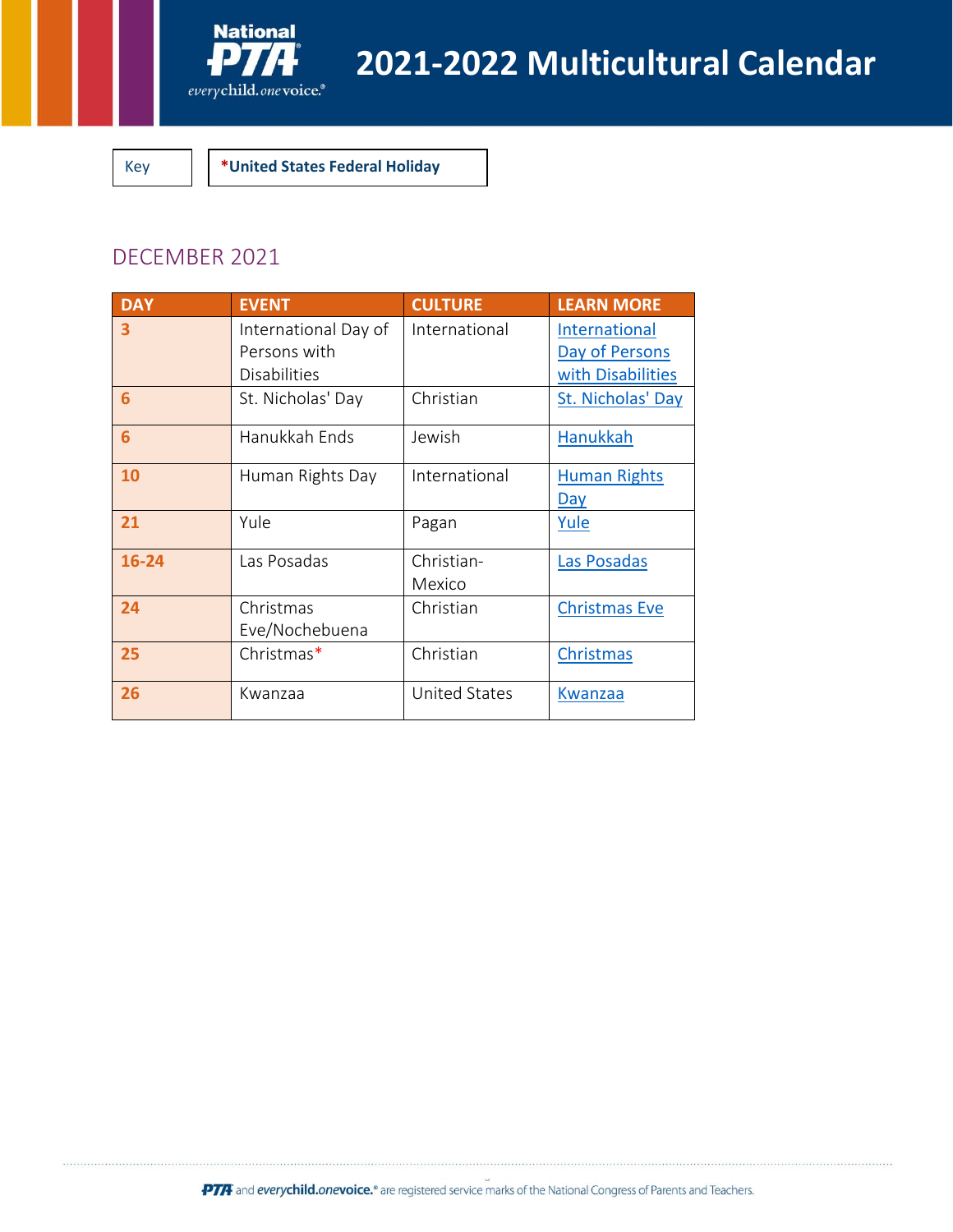

Key **\*United States Federal Holiday**

#### JANUARY 2022

| <b>DAY</b>       | <b>EVENT</b>                           | <b>CULTURE</b>       | <b>LEARN MORE</b>                       |
|------------------|----------------------------------------|----------------------|-----------------------------------------|
| <b>All Month</b> | Poverty in American<br>Awareness Month | <b>United States</b> | Poverty<br><b>Awareness</b><br>Month    |
| 1                | New Year's Day*                        | International        | <b>New Year</b>                         |
| $\overline{7}$   | Orthodox Christmas<br>Day              | Orthodox             | <b>Orthodox</b><br><b>Christmas Day</b> |
| 8                | Bodhi Day                              | <b>Buddhist</b>      | <b>Bodhi Day</b>                        |
| 14               | Orthodox New Year                      | Orthodox             | <b>Orthodox New</b><br>Year             |
| 16               | World Religion Day                     | Bahá'í               | <b>World Religion</b><br><u>Day</u>     |
| $16 - 17$        | Tu b'shevat                            | Jewish               | <b>Tu BiShvat</b>                       |
| 17               | Martin Luther King Jr.<br>$Day*$       | <b>United States</b> | <b>Martin Luther</b><br>King Jr. Day    |
| 18               | Mahayana New Year                      | <b>Buddist</b>       | Mahayana New<br>Year                    |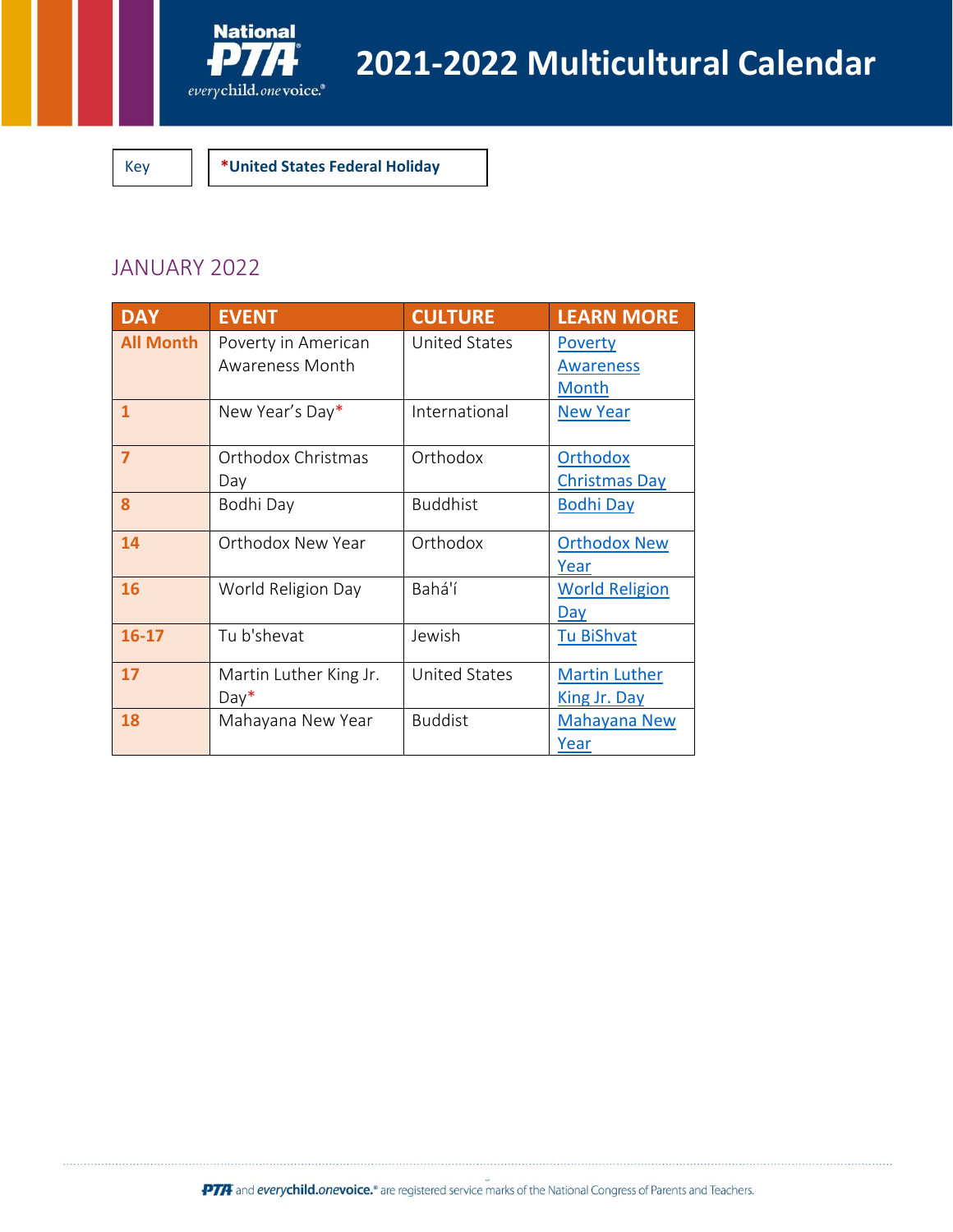

Key **\*United States Federal Holiday**

#### FEBRUARY 2022

| <b>DAY</b>       | <b>EVENT</b>                                | <b>CULTURE</b>        | <b>LEARN MORE</b>                            |
|------------------|---------------------------------------------|-----------------------|----------------------------------------------|
| <b>All Month</b> | <b>Black History Month</b>                  | United States         | <b>Black History</b><br>Month                |
| 1                | Lunar New Year                              | China                 | <b>Lunar New Year</b>                        |
| $\overline{2}$   | Groundhog Day                               | <b>United States</b>  | <b>Groundhog Day</b>                         |
| 16               | Makha Bucha<br>Day/Māgha Pūjā               | Buddhist-<br>Thailand | <b>Māgha Pūjā</b>                            |
| $16-17$          | Purim                                       | Jewish                | Purim                                        |
| 17               | Mardi Gras Begins                           | <b>United States</b>  | <b>Mardi Gras</b>                            |
| 20               | World Day of Social<br>Justice              | International         | <b>World Day of</b><br><b>Social Justice</b> |
| 21               | Presidents' Day*                            | <b>United States</b>  | President's Day                              |
| 21               | <b>International Mother</b><br>Language Day | International         | International<br>Mother<br>Language Day      |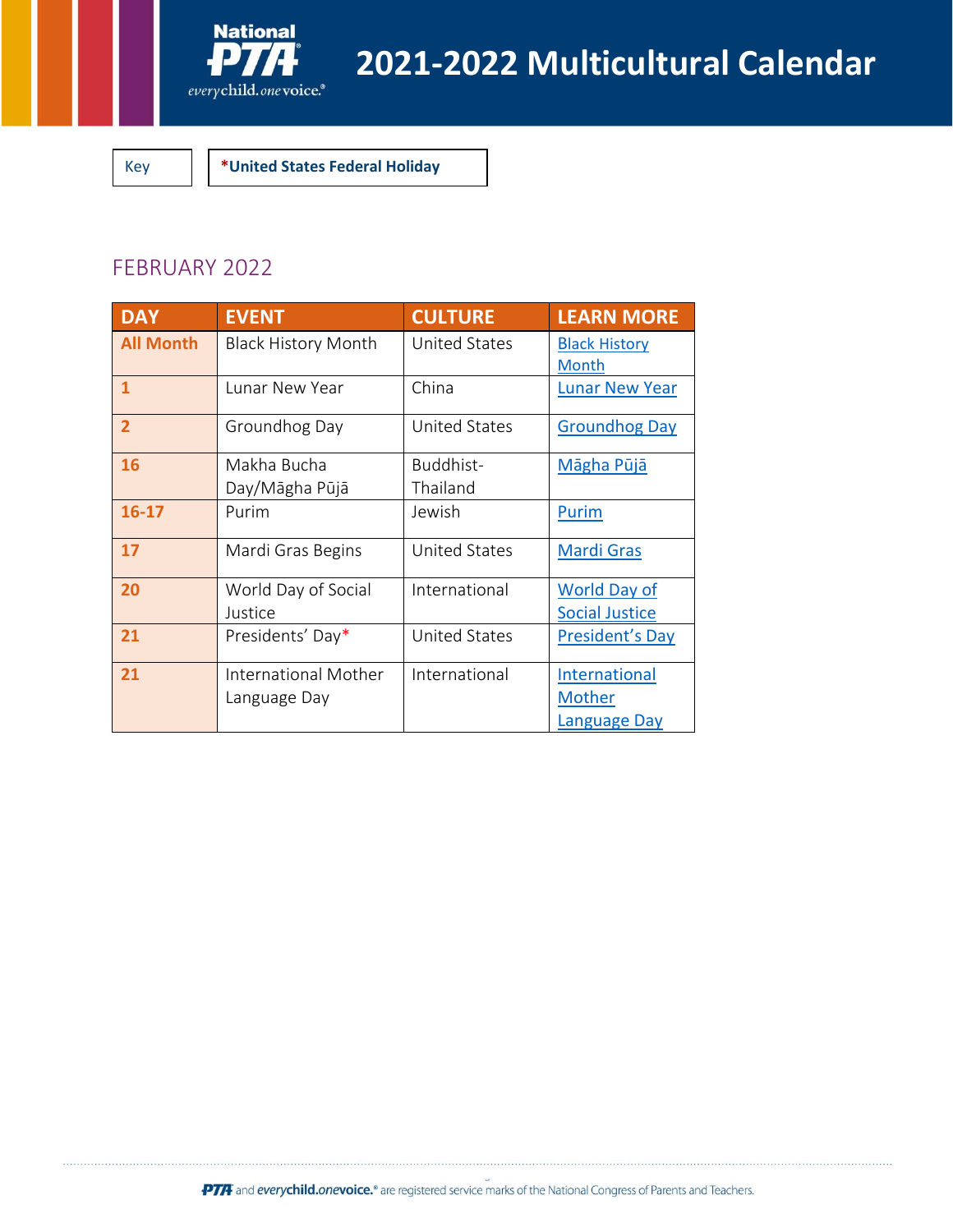

Key **\*United States Federal Holiday**

# MARCH 2022

| <b>DAY</b>       | <b>EVENT</b>                                                         | <b>CULTURE</b>       | <b>LEARN MORE</b>                                                                        |
|------------------|----------------------------------------------------------------------|----------------------|------------------------------------------------------------------------------------------|
| <b>All Month</b> | Developmental<br>Disabilities Awareness<br>Month                     | <b>United States</b> | <b>Developmental</b><br><b>Disabilities</b><br><b>Awareness</b><br><b>Month</b>          |
| <b>All Month</b> | Irish-American<br>Heritage Month                                     | <b>United States</b> | <b>Irish-American</b><br><b>Heritage Month</b>                                           |
| <b>All Month</b> | Women's History<br>Month                                             | <b>United States</b> | Women's<br><b>History Month</b>                                                          |
| $\overline{1}$   | Maha Shivratri                                                       | Hindu                | Maha Shivratri                                                                           |
| $\overline{1}$   | Mardi Gras Ends                                                      | <b>United States</b> | <b>Mardi Gras</b>                                                                        |
| 8                | International<br>Women's Day                                         | International        | <b>International</b><br><b>Women's Day</b>                                               |
| 17               | St. Patrick's Day                                                    | International        | St. Patrick's Day                                                                        |
| 19               | Holi                                                                 | Hindu                | Holi                                                                                     |
| 21               | International Day for<br>the Elimination of<br>Racial Discrimination | International        | International<br>Day for the<br><b>Elimination of</b><br>Racial<br><b>Discrimination</b> |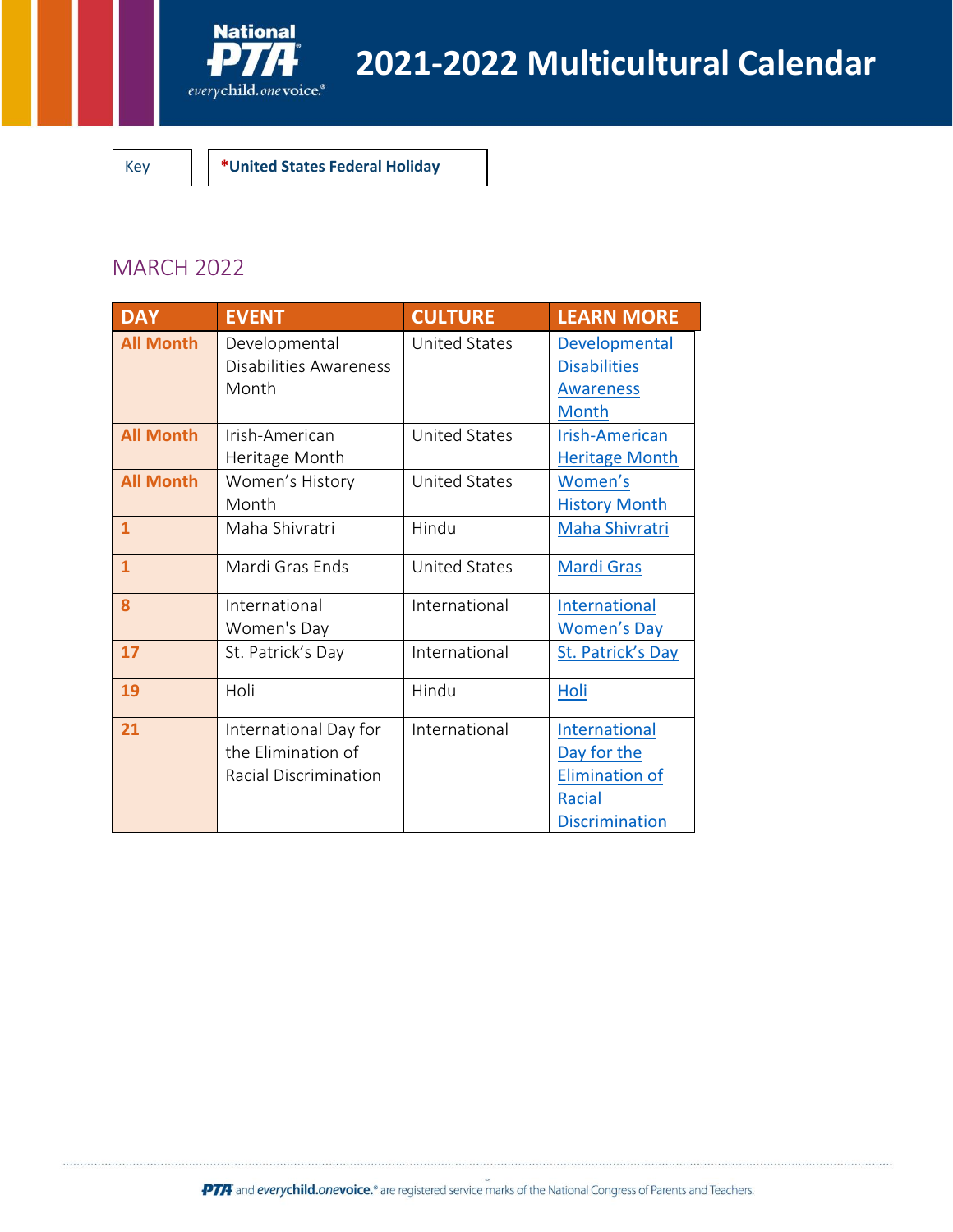

Key **\*United States Federal Holiday**

## APRIL 2022

| <b>DAY</b>       | <b>EVENT</b>                             | <b>CULTURE</b>       | <b>LEARN MORE</b>                             |
|------------------|------------------------------------------|----------------------|-----------------------------------------------|
| <b>All Month</b> | Arab American<br>Heritage Month          | <b>United States</b> | <b>Arab American</b><br><b>Heritage Month</b> |
| <b>All Month</b> | Autism Acceptance<br>Month               | <b>United States</b> | <b>Autism</b><br><b>Acceptance</b><br>Month   |
| <b>All Month</b> | Month of the Military<br>Child           | <b>United States</b> | Month of the<br><b>Military Child</b>         |
| <b>All Month</b> | National Volunteer<br>Month              | <b>United States</b> | <b>National</b><br>Volunteer<br>Month         |
| $\overline{2}$   | Ramadan Begins                           | Muslim               | Ramadan                                       |
| 14               | Vaisakhi                                 | Sikh                 | Vaisakhi                                      |
| 15               | Good Friday                              | Christian            | <b>Good Friday</b>                            |
| $15 - 23$        | Pesach/Passover                          | Jewish               | Passover                                      |
| 17               | Easter                                   | Christian            | <b>Easter</b>                                 |
| 22               | Earth Day                                | International        | <b>Earth Day</b>                              |
| $27 - 28$        | Yom<br>Hashoah/Holocaust<br>Memorial Day | Jewish               | Yom HaShoah                                   |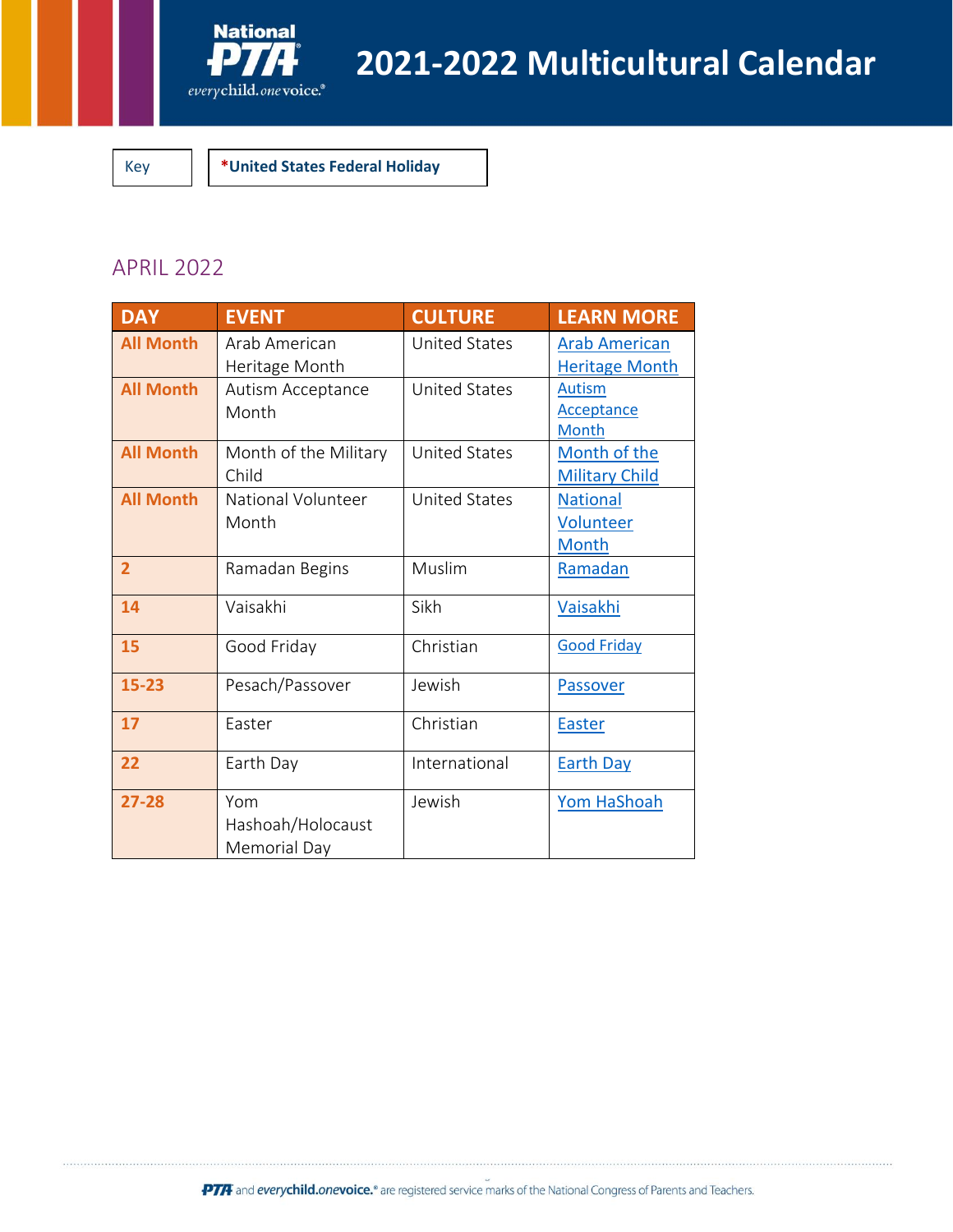

Key **\*United States Federal Holiday**

#### MAY 2022

| <b>DAY</b>       | <b>EVENT</b>                             | <b>CULTURE</b>                                                               | <b>LEARN MORE</b>                                          |
|------------------|------------------------------------------|------------------------------------------------------------------------------|------------------------------------------------------------|
| <b>All Month</b> | Asian Pacific-American<br>Heritage Month | <b>United States</b>                                                         | <b>Asian Pacific-</b><br>American<br><b>Heritage Month</b> |
| <b>All Month</b> | Haitan Heritage Month                    | <b>United States</b>                                                         | <b>Haitan Heritage</b><br>Month                            |
| <b>All Month</b> | Jewish American<br>Heritage Month        | <b>United States</b>                                                         | <b>Jewish American</b><br><b>Heritage Month</b>            |
| <b>All Month</b> | Speech and Hearing<br>Awareness Month    | <b>United States</b>                                                         | Speech and<br><b>Hearing</b><br><b>Awareness Month</b>     |
| $\overline{1}$   | May Day/Labor Day                        | International                                                                | May Day/ Labor<br>Day                                      |
| $2 - 3$          | Eid al Fitr                              | Muslim                                                                       | <b>Eid al Fitr</b>                                         |
| $\overline{2}$   | Ramadan Ends                             | Muslim                                                                       | Ramadan                                                    |
| 5                | Cinco de Mayo                            | Mexicans,<br>Mexican<br>Americans, and<br>people of non-<br>Mexican heritage | Cinco de Mayo                                              |
| 8                | Mother's Day                             | International                                                                | Mother's Day                                               |
| 15               | International Day of<br>Families         | International                                                                | <b>International Day</b><br>of Families                    |
| 21               | World Day for Cultural<br>Diversity      | International                                                                | <b>World Day for</b><br><b>Cultural Diversity</b>          |
| 25               | Africa Day                               | Africa                                                                       | <b>Africa Day</b>                                          |
| 30               | Memorial Day*                            | <b>United States</b>                                                         | <b>Memorial Day</b>                                        |